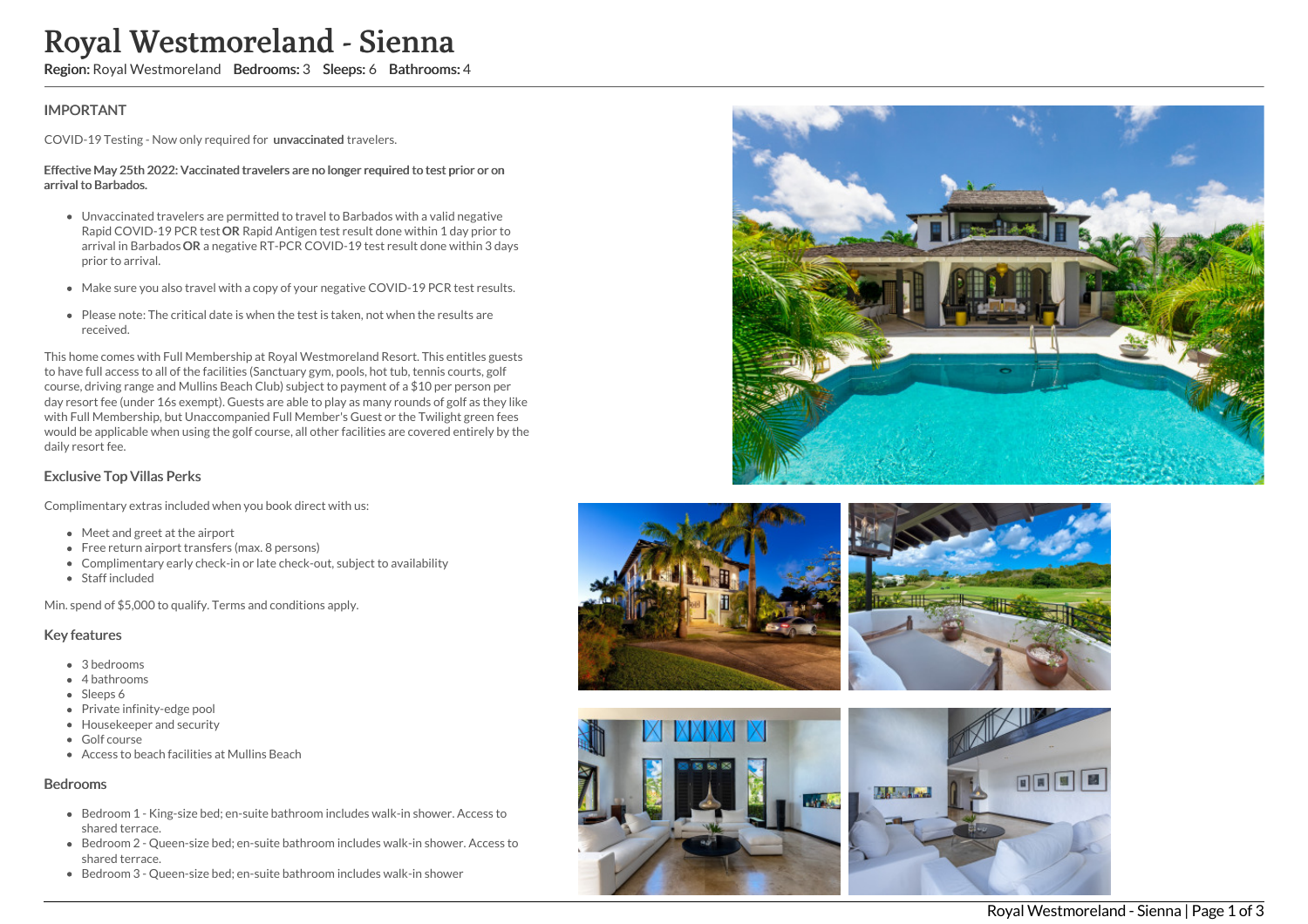# Living area

- Open-plan living area
- Fully equipped kitchen
- Dining table and chairs
- Tastefully furnished living room with comfortable sofas
- Additional living room with sofas

## Outside area

- Private infinity-edge pool
- Sunloungers
- Covered terrace
- Alfresco dining area
- Outdoor lounge area
- Landscaped gardens

# Home entertainment

- Flat-screen TVs in all bedrooms
- Media room with large flat-screen TV

# General

- Air conditioning in bedrooms
- Ceiling fans throughout
- Complimentary wifi
- Bedding and towels included
- Private parking
- Iron and ironing board
- Safe
- Gated community
- $\bullet$  Children under 7 by request only

# **Staff**

- Housekeeper (5 days per week, Mon-Fri, 6 hours per day, excludes bank holidays)
- 24 hour security